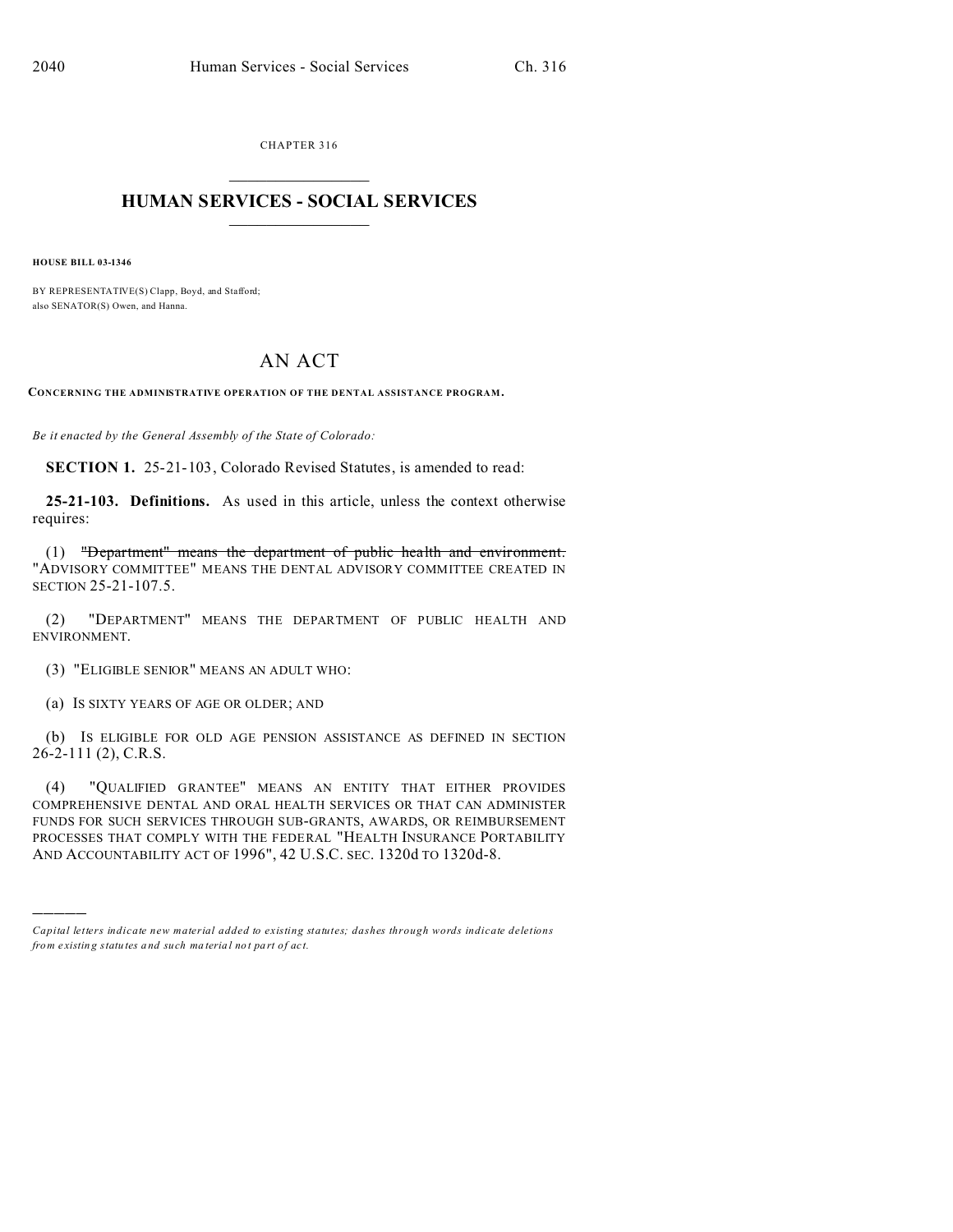(5) "SERVICE GRANT" MEANS A GRANT AWARDED BY THE DEPARTMENT TO A QUALIFIED GRANTEE PURSUANT TO THIS ARTICLE.

**SECTION 2.** 25-21-104, Colorado Revised Statutes, is amended to read:

**25-21-104. Dental assistance program for seniors.** (1) SUBJECT TO AVAILABLE APPROPRIATIONS, the department shall administer a program of dental assistance to provide AWARD SERVICE GRANTS TO QUALIFIED GRANTEES FOR THE PURPOSE OF PROVIDING DENTAL AND ORAL HEALTH SERVICES, INCLUDING RELIEF FOR PAIN AND INFECTION, ORAL CANCER SCREENING, dentures, denture maintenance AND REPAIR, and related dental services through provider payments for persons receiving old age pension public assistance as defined in section 26-2-111 (2), C.R.S., and persons in nursing homes as old age pension recipients. The department shall promulgate necessary rules and regulations for the implementation of such program. TO ELIGIBLE SENIORS IN COLORADO. IN AWARDING SERVICE GRANTS, THE DEPARTMENT SHALL CONSIDER THE RECOMMENDATIONS AND ADVICE OF THE ADVISORY COMMITTEE. IF THE DEPARTMENT DECIDES NOT TO ACCEPT THE RECOMMENDATIONS OF THE ADVISORY COMMITTEE, THE DEPARTMENT SHALL STATE, IN WRITING, THE REASONS FOR NOT ACCEPTING THE RECOMMENDATIONS.

(2) The department shall administer the program through the issuance of provider payments to dentists licensed under the provisions of article 35 of title 12, C.R.S., and shall establish a central registry of dentists participating in the program. The department shall also make a payment of not less than twelve dollars for each claim processed to an agency or agencies designated by the dental committee in each area. THE DEPARTMENT SHALL:

(a) DEVELOP RULES, PROCEDURES, AND APPLICATION FORMS TO GOVERN HOW SERVICE GRANTS SHALL BE AWARDED. SUCH RULES SHALL INCLUDE:

(I) OUTREACH REQUIREMENTS;

(II) COORDINATION WITH AREA AGENCIES ON AGING.

(b) ACCEPT GRANT APPLICATIONS FROM GRANTEES TO PROVIDE DENTAL AND ORAL HEALTH SERVICES AS DESCRIBED IN SUBSECTION (1) OF THIS SECTION;

(c) CONTRACT WITH QUALIFIED GRANTEES THAT ARE AWARDED A SERVICE GRANT TO PROVIDE DENTAL AND ORAL HEALTH SERVICES TO ELIGIBLE SENIORS OR TO ADMINISTER FUNDS FOR THE PROVISION OF SUCH SERVICES THROUGH SUB-GRANTS, AWARDS, OR REIMBURSEMENT PROCESSES THAT COMPLY WITH THEFEDERAL "HEALTH INSURANCE PORTABILITY AND ACCOUNTABILITY ACTOF1996",42U.S.C. SEC. 1320d TO 1320d-8;

(d) DEVELOP A MONITORING PROCEDURE TO ASSURE THAT SERVICE GRANTS ARE USED TO PROVIDE DENTAL AND ORAL HEALTH SERVICES TO ELIGIBLE SENIORS AND THAT GRANTEES ARE VERIFYING THE ELIGIBILITY OF THE SENIORS SERVED IN THE PROGRAM FOR THE OLD AGE PENSION PROGRAM;

(e) IN AWARDING GRANTS, GIVE PRIORITY TO GRANTEES WHO CAN DEMONSTRATE THE ABILITY TO LEVERAGE ADDITIONAL RESOURCES.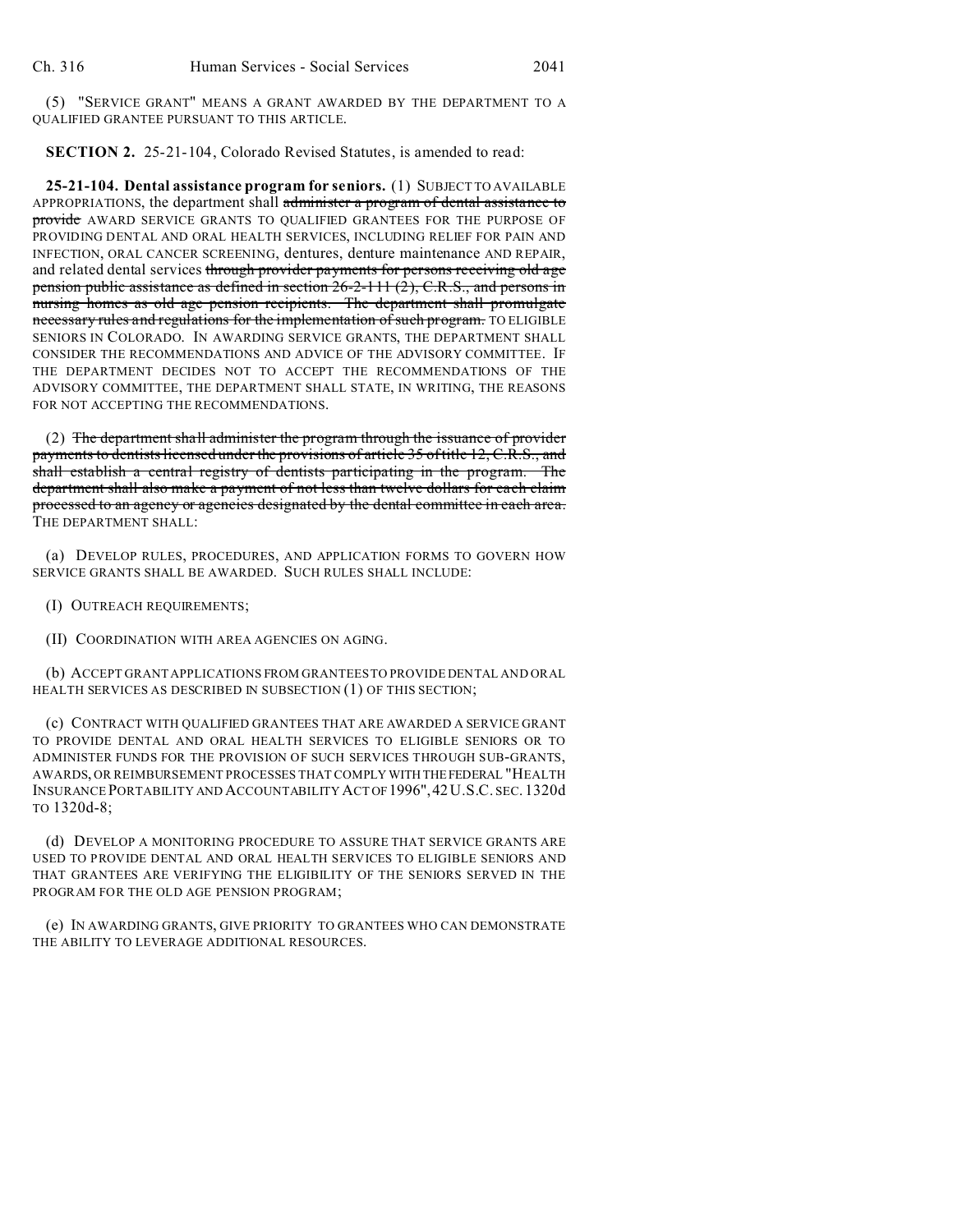(3) Any licensed dentist who participates in the program established in this article by providing services or appliances to any person presenting the appropriate certification obtained under section 25-21-105 (4) is eligible for provider payments as stated in section  $25-21-105(5)$ . The DEPARTMENT MAY SEEK ALTERNATIVES FOR PROGRAM ADMINISTRATION AND FUNDING, INCLUDING APPLYING FOR FEDERAL WAIVERS.

**SECTION 3.** 25-21-105  $(1)$ ,  $(2)$ ,  $(3)$ , and  $(4)$ , and the introductory portion to 25-21-105 (5), Colorado Revised Statutes, are amended to read:

**25-21-105. Copayments - fees.** (1) A state and recipient copayment schedule, with a maximum state contribution of eighty percent, shall be established. The recipient's share of the copayment shall be established by a dental committee located in each of the planning and management regions of this state. NOTHING IN THIS ARTICLE SHALL PRECLUDE A GRANTEE FROM CHARGING AN ELIGIBLE SENIOR A CO-PAYMENT, BUT ANY CO-PAYMENT ASSESSED SHALL NOT EXCEED TWENTY PERCENT OF THE COST OF THE SERVICES PROVIDED.

(2) Each committee shall consist of seven members appointed by the governor. The area agency on aging for each region shall submit a list of nominations and recommendations to the governor, and the governor shall give due consideration to such nominations and recommendations when making appointments to each committee. The composition of each committee shall be three dentists and four at-large members, two of whom shall be sixty years of age or older and none of whom shall be practicing dentists. All terms of service shall be at the pleasure of the governor.

(3) The committee's duties shall be established by the department by rule and shall include among other duties: Designating an agency to administer the program for an area after consultation with the department and appropriate units of local government; accepting and approving applications; providing referrals to dentists; following up on provider payments; and establishing a list of public and private dental resources in the county.

(4) Persons eligible for dental appliances and services under this article may apply for such to the appropriate committee. The committee shall contact the department of health care policy and financing to determine eligibility of the applicant for the program and, upon receiving certification therefor, shall approve such application.

(5) IF A QUALIFIED GRANTEE AWARDED A SERVICE GRANT PROVIDES SERVICES TO ELIGIBLE SENIORS USING A FEE-FOR-SERVICE PAYMENT SYSTEM, the maximum fee for dental AND ORAL HEALTH services shall be as follows, SUBJECT TO ADJUSTMENT AS PROVIDED IN SUBSECTION (6) OF THIS SECTION:

**SECTION 4.** 25-21-106, Colorado Revised Statutes, is amended to read:

**25-21-106. Operation period of program - review - reports.** (1) Claims by dentists for provider payments under this article will be accepted for dental services rendered after October 1, 1977, AND BEFORE JULY 1, 2003. Claims may not be accepted by the department for services rendered before October 1, 1977.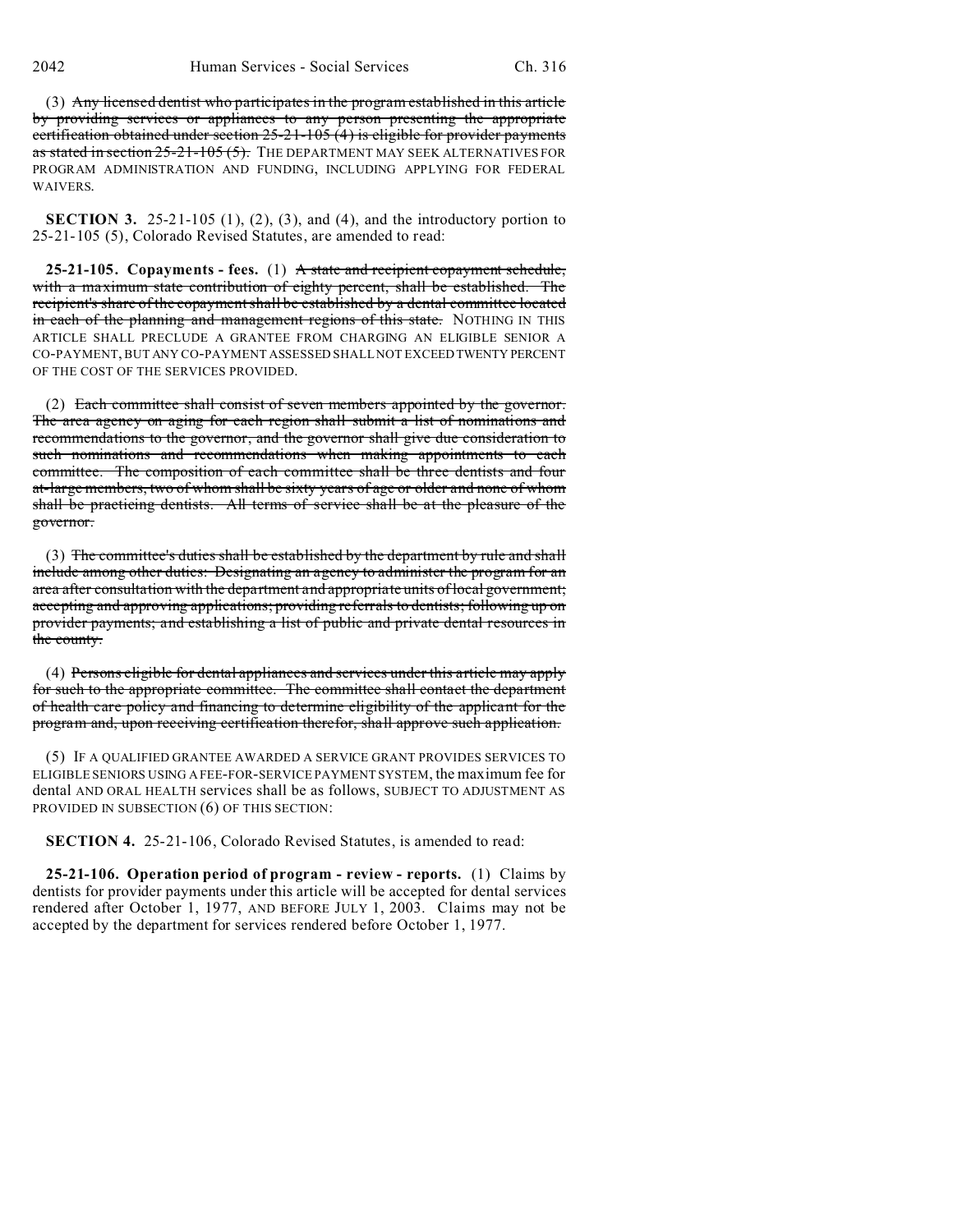(1.5) EACH QUALIFIED GRANTEE RECEIVING A SERVICE GRANT SHALL REPORT SEMI-ANNUALLY TO THE DEPARTMENT CONCERNING THE NUMBER OF ELIGIBLE SENIORS SERVED, THE TYPES OF DENTAL AND ORAL HEALTH SERVICES PROVIDED, CO-PAYMENTS CHARGED, AND ANY OTHER INFORMATION DEEMED RELEVANT BY THE DEPARTMENT.

(2) The department shall submit quarterly ANNUAL reports to the joint budget committee setting forth the number of clients served in this program and the costs per client ON THE OPERATION AND EFFECTIVENESS OF THE DENTAL ASSISTANCE PROGRAM, INCLUDING ANY RECOMMENDATIONS FOR LEGISLATIVE CHANGES TO THE PROGRAM.

**SECTION 5.** 25-21-107, Colorado Revised Statutes, is amended to read:

**25-21-107. Records - complaints.** (1) The department shall be responsible for keeping records on dental appliances and services provided under this article and the amount of money expended therefor and shall make monthly reports thereof available to each dental committee. Such records shall be maintained by the department on an accrual basis for each planning and management region.

(2) The department shall designate a major association of dentists in this state, willing to do so, for the receiving and processing of complaints of persons applying for or receiving dental appliances or services under the provisions of this article.

(3) Each dental committee shall submit quarterly reports and an annual report to the department on the dental program functions administered by it under the provisions of this article.

**SECTION 6.** Article 21 of title 25, Colorado Revised Statutes, is amended BY THE ADDITION OF THE FOLLOWING NEW SECTIONS to read:

**25-21-107.5. Dental advisory committee - creation - repeal.** (1) THERE IS HEREBY CREATED IN THE DEPARTMENT A DENTAL ADVISORY COMMITTEE, WHICH SHALL BE APPOINTED BY THE GOVERNOR. THE DENTAL ADVISORY COMMITTEE SHALL BE COMPRISED OF TEN MEMBERS, INCLUDING ONE MEMBER REPRESENTING THE DEPARTMENT WHO SHALL BE A NONVOTING MEMBER, ONE MEMBER REPRESENTING THE DEPARTMENT OF HUMAN SERVICES, TWO DENTISTS PROVIDING DENTAL CARE TO THE SENIOR POPULATION, ONE DENTAL HYGIENIST, ONE REPRESENTATIVE OF AN AGENCY THAT COORDINATES SERVICES FOR LOW-INCOME SENIORS, ONE DENTIST IN PRIVATE PRACTICE WHO REPRESENTS THE PROFESSIONAL DENTAL ASSOCIATION, ONE REPRESENTATIVE FROM A DENTAL SCHOOL, AND TWO ELIGIBLE SENIORS. THE MEMBERS OF THE ADVISORY COMMITTEE SHALL BE APPOINTED BY JULY 1, 2003. OF THE MEMBERS INITIALLY APPOINTED TO THE ADVISORY COMMITTEE, FIVE SHALL BE APPOINTED FOR TWO-YEAR TERMS AND FIVE SHALL BE APPOINTED FOR THREE-YEAR TERMS. IN THE EVENT OF A VACANCY ON THE ADVISORY COMMITTEE, THE GOVERNOR SHALL APPOINT A SUCCESSOR TO FILL THE UNEXPIRED PORTION OF THE TERM OF SUCH MEMBER.

(2) THE ADVISORY COMMITTEE SHALL:

(a) ADVISE THE DEPARTMENT ON THE OPERATION OF THE DENTAL ASSISTANCE PROGRAM;